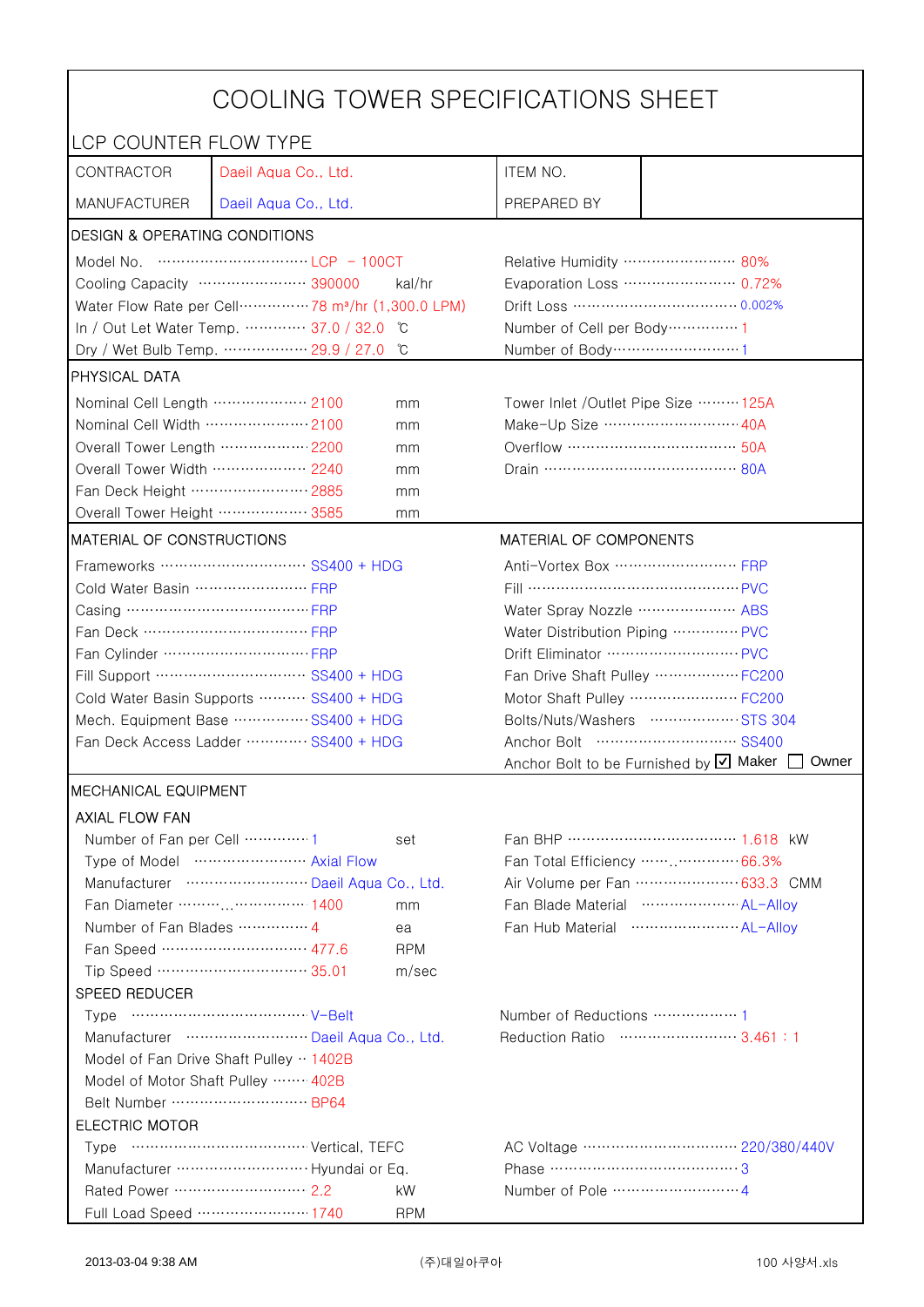| COOLING TOWER SPECIFICATIONS SHEET                                                                                                                                                                                                                                                                                                   |                                       |                                                   |                                                    |                                                    |  |
|--------------------------------------------------------------------------------------------------------------------------------------------------------------------------------------------------------------------------------------------------------------------------------------------------------------------------------------|---------------------------------------|---------------------------------------------------|----------------------------------------------------|----------------------------------------------------|--|
| LCP COUNTER FLOW TYPE                                                                                                                                                                                                                                                                                                                |                                       |                                                   |                                                    |                                                    |  |
| CONTRACTOR                                                                                                                                                                                                                                                                                                                           | Daeil Aqua Co., Ltd.                  |                                                   | ITEM NO.                                           |                                                    |  |
| <b>MANUFACTURER</b>                                                                                                                                                                                                                                                                                                                  | Daeil Aqua Co., Ltd.                  |                                                   | PREPARED BY                                        |                                                    |  |
| <b>DESIGN &amp; OPERATING CONDITIONS</b>                                                                                                                                                                                                                                                                                             |                                       |                                                   |                                                    |                                                    |  |
| Model No. $\cdots$ $\cdots$ $\cdots$ $\cdots$ $\cdots$ $\cdots$ $\cdots$ $\cdots$ $\cdots$ $\cdots$ $\cdots$ $\cdots$ $\cdots$ $\cdots$ $\cdots$ $\cdots$ $\cdots$ $\cdots$ $\cdots$ $\cdots$ $\cdots$ $\cdots$ $\cdots$ $\cdots$ $\cdots$ $\cdots$ $\cdots$ $\cdots$ $\cdots$ $\cdots$ $\cdots$ $\cdots$ $\cdots$ $\cdots$ $\cdots$ |                                       |                                                   | Relative Humidity …………………… 80%                     |                                                    |  |
| Cooling Capacity ………………… 780000<br>kal/hr                                                                                                                                                                                                                                                                                            |                                       |                                                   | Evaporation Loss …………………… 0.72%                    |                                                    |  |
| Water Flow Rate per Cell ··············· 156 m <sup>3</sup> /hr (2,600.0 LPM)                                                                                                                                                                                                                                                        |                                       |                                                   |                                                    |                                                    |  |
|                                                                                                                                                                                                                                                                                                                                      | In / Out Let Water Temp.  37.0 / 32.0 | C °                                               | Number of Cell per Body ··············· 2          |                                                    |  |
|                                                                                                                                                                                                                                                                                                                                      | Dry / Wet Bulb Temp.  29.9 / 27.0     | °C                                                | Number of Body ··································1 |                                                    |  |
| <b>PHYSICAL DATA</b>                                                                                                                                                                                                                                                                                                                 |                                       |                                                   |                                                    |                                                    |  |
| Nominal Cell Length  2100                                                                                                                                                                                                                                                                                                            |                                       | mm                                                | Tower Inlet /Outlet Pipe Size ……… 125A             |                                                    |  |
| Nominal Cell Width 2100                                                                                                                                                                                                                                                                                                              |                                       | mm                                                | Make-Up Size ……………………… 40A                         |                                                    |  |
| Overall Tower Length ……………… 4400                                                                                                                                                                                                                                                                                                     |                                       | mm                                                | Overflow …………………………… 50A                           |                                                    |  |
| Overall Tower Width  2240                                                                                                                                                                                                                                                                                                            |                                       | mm                                                |                                                    |                                                    |  |
| Fan Deck Height …………………… 3035                                                                                                                                                                                                                                                                                                        |                                       | mm                                                |                                                    |                                                    |  |
| Overall Tower Height ……………… 3735                                                                                                                                                                                                                                                                                                     |                                       | mm                                                |                                                    |                                                    |  |
| <b>MATERIAL OF CONSTRUCTIONS</b>                                                                                                                                                                                                                                                                                                     |                                       |                                                   | MATERIAL OF COMPONENTS                             |                                                    |  |
|                                                                                                                                                                                                                                                                                                                                      | Frameworks  SS400 + HDG               |                                                   | Anti-Vortex Box …………………… FRP                       |                                                    |  |
| Cold Water Basin  FRP                                                                                                                                                                                                                                                                                                                |                                       |                                                   | Fill …………………………………… PVC                            |                                                    |  |
| Casing …………………………………… FRP                                                                                                                                                                                                                                                                                                            |                                       | Water Spray Nozzle ………………… ABS                    |                                                    |                                                    |  |
| Fan Deck …………………………… FRP                                                                                                                                                                                                                                                                                                             |                                       | Water Distribution Piping  PVC                    |                                                    |                                                    |  |
|                                                                                                                                                                                                                                                                                                                                      |                                       |                                                   |                                                    |                                                    |  |
| Fill Support ………………………… SS400 + HDG                                                                                                                                                                                                                                                                                                  |                                       | Fan Drive Shaft Pulley  FC200                     |                                                    |                                                    |  |
| Cold Water Basin Supports  SS400 + HDG                                                                                                                                                                                                                                                                                               |                                       |                                                   |                                                    | Motor Shaft Pulley  FC200                          |  |
| Mech. Equipment Base  SS400 + HDG                                                                                                                                                                                                                                                                                                    |                                       | Bolts/Nuts/Washers  STS 304                       |                                                    |                                                    |  |
| Fan Deck Access Ladder ………… SS400 + HDG                                                                                                                                                                                                                                                                                              |                                       | Anchor Bolt to be Furnished by Ø Maker [<br>Owner |                                                    |                                                    |  |
|                                                                                                                                                                                                                                                                                                                                      |                                       |                                                   |                                                    |                                                    |  |
| <b>IMECHANICAL EQUIPMENT</b>                                                                                                                                                                                                                                                                                                         |                                       |                                                   |                                                    |                                                    |  |
| <b>AXIAL FLOW FAN</b>                                                                                                                                                                                                                                                                                                                |                                       |                                                   |                                                    |                                                    |  |
| Number of Fan per Cell  1                                                                                                                                                                                                                                                                                                            | Type of Model  Axial Flow             | set                                               |                                                    | Fan Total Efficiency  66.3%                        |  |
|                                                                                                                                                                                                                                                                                                                                      | Manufacturer  Daeil Aqua Co., Ltd.    |                                                   |                                                    | Air Volume per Fan  633.3 CMM                      |  |
|                                                                                                                                                                                                                                                                                                                                      | Fan Diameter ……… …………… 1400           | mm                                                |                                                    | Fan Blade Material ······················ AL-Allov |  |
| Number of Fan Blades  4                                                                                                                                                                                                                                                                                                              |                                       | ea                                                |                                                    | Fan Hub Material  AL-Alloy                         |  |
|                                                                                                                                                                                                                                                                                                                                      | Fan Speed ………………………… 477.6            | <b>RPM</b>                                        |                                                    |                                                    |  |
|                                                                                                                                                                                                                                                                                                                                      | Tip Speed ………………………… 35.01            | m/sec                                             |                                                    |                                                    |  |
| <b>SPEED REDUCER</b>                                                                                                                                                                                                                                                                                                                 |                                       |                                                   |                                                    |                                                    |  |
|                                                                                                                                                                                                                                                                                                                                      |                                       |                                                   | Number of Reductions  1                            |                                                    |  |
| Manufacturer  Daeil Aqua Co., Ltd.                                                                                                                                                                                                                                                                                                   |                                       |                                                   | Reduction Ratio …………………… 3.461:1                   |                                                    |  |
| Model of Fan Drive Shaft Pulley  1402B                                                                                                                                                                                                                                                                                               |                                       |                                                   |                                                    |                                                    |  |
| Model of Motor Shaft Pulley  402B                                                                                                                                                                                                                                                                                                    |                                       |                                                   |                                                    |                                                    |  |
| Belt Number  BP64                                                                                                                                                                                                                                                                                                                    |                                       |                                                   |                                                    |                                                    |  |
| <b>ELECTRIC MOTOR</b>                                                                                                                                                                                                                                                                                                                |                                       |                                                   |                                                    |                                                    |  |
|                                                                                                                                                                                                                                                                                                                                      |                                       |                                                   |                                                    |                                                    |  |
|                                                                                                                                                                                                                                                                                                                                      |                                       |                                                   | Phase ……………………………………3                              |                                                    |  |
| Rated Power ……………………… 2.2                                                                                                                                                                                                                                                                                                            |                                       | kW                                                |                                                    |                                                    |  |
|                                                                                                                                                                                                                                                                                                                                      | Full Load Speed ………………… 1740          | <b>RPM</b>                                        |                                                    |                                                    |  |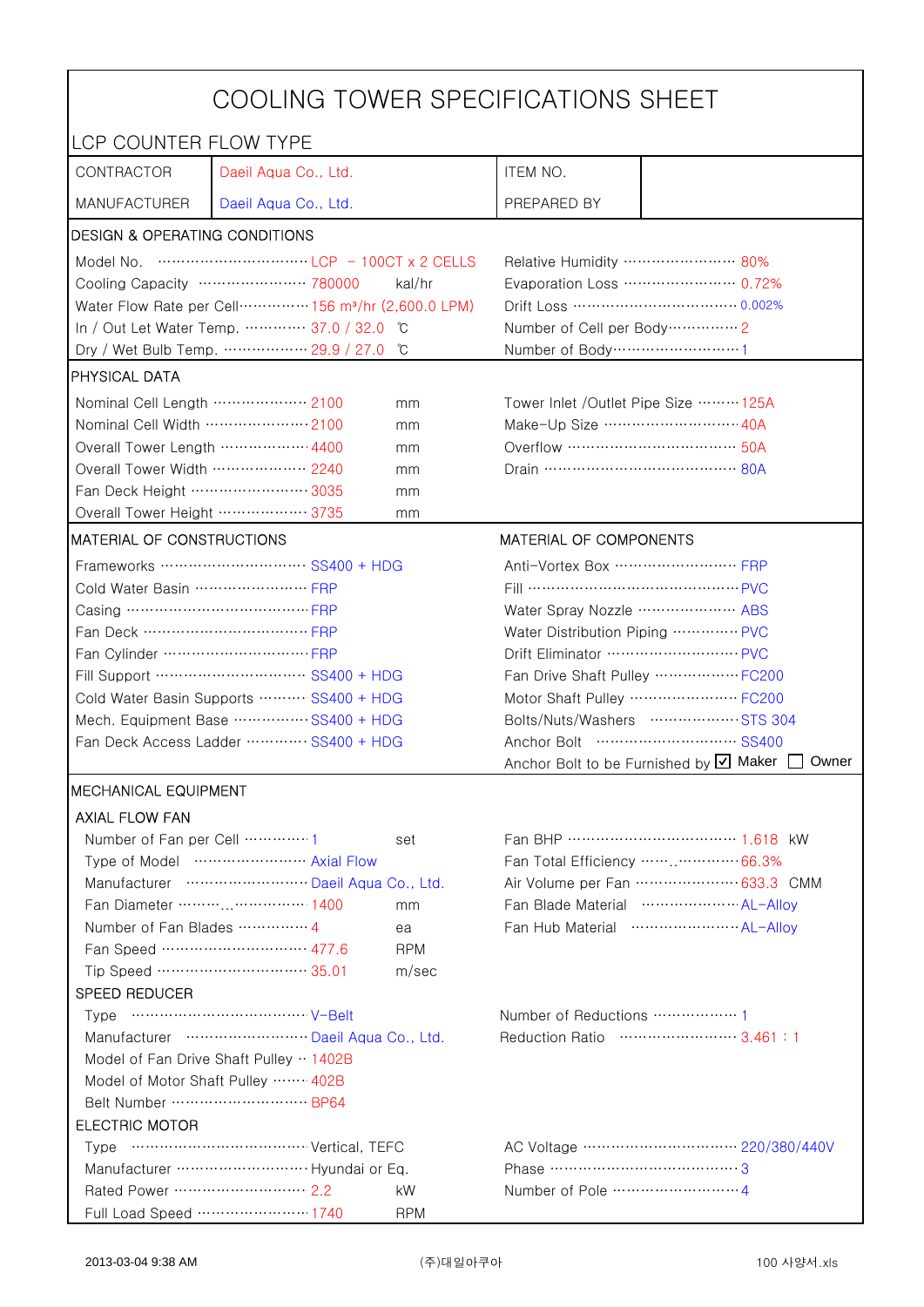| COOLING TOWER SPECIFICATIONS SHEET                                                                                                                                                                                                                                                                                                   |                                                                               |                                                   |                                                    |                                                    |  |
|--------------------------------------------------------------------------------------------------------------------------------------------------------------------------------------------------------------------------------------------------------------------------------------------------------------------------------------|-------------------------------------------------------------------------------|---------------------------------------------------|----------------------------------------------------|----------------------------------------------------|--|
| LCP COUNTER FLOW TYPE                                                                                                                                                                                                                                                                                                                |                                                                               |                                                   |                                                    |                                                    |  |
| CONTRACTOR                                                                                                                                                                                                                                                                                                                           | Daeil Aqua Co., Ltd.                                                          |                                                   | ITEM NO.                                           |                                                    |  |
| <b>MANUFACTURER</b>                                                                                                                                                                                                                                                                                                                  | Daeil Aqua Co., Ltd.                                                          |                                                   | PREPARED BY                                        |                                                    |  |
| <b>DESIGN &amp; OPERATING CONDITIONS</b>                                                                                                                                                                                                                                                                                             |                                                                               |                                                   |                                                    |                                                    |  |
| Model No. $\cdots$ $\cdots$ $\cdots$ $\cdots$ $\cdots$ $\cdots$ $\cdots$ $\cdots$ $\cdots$ $\cdots$ $\cdots$ $\cdots$ $\cdots$ $\cdots$ $\cdots$ $\cdots$ $\cdots$ $\cdots$ $\cdots$ $\cdots$ $\cdots$ $\cdots$ $\cdots$ $\cdots$ $\cdots$ $\cdots$ $\cdots$ $\cdots$ $\cdots$ $\cdots$ $\cdots$ $\cdots$ $\cdots$ $\cdots$ $\cdots$ |                                                                               |                                                   | Relative Humidity …………………… 80%                     |                                                    |  |
|                                                                                                                                                                                                                                                                                                                                      | Cooling Capacity ………………… 1170000                                              | kal/hr                                            |                                                    | Evaporation Loss …………………… 0.72%                    |  |
|                                                                                                                                                                                                                                                                                                                                      | Water Flow Rate per Cell ··············· 234 m <sup>3</sup> /hr (3,900.0 LPM) |                                                   |                                                    |                                                    |  |
|                                                                                                                                                                                                                                                                                                                                      | In / Out Let Water Temp.  37.0 / 32.0                                         | C                                                 | Number of Cell per Body ················ 3         |                                                    |  |
|                                                                                                                                                                                                                                                                                                                                      | Dry / Wet Bulb Temp.  29.9 / 27.0                                             | °C                                                | Number of Body ··································1 |                                                    |  |
| <b>PHYSICAL DATA</b>                                                                                                                                                                                                                                                                                                                 |                                                                               |                                                   |                                                    |                                                    |  |
| Nominal Cell Length  2100                                                                                                                                                                                                                                                                                                            |                                                                               | mm                                                | Tower Inlet /Outlet Pipe Size ……… 125A             |                                                    |  |
| Nominal Cell Width 2100                                                                                                                                                                                                                                                                                                              |                                                                               | mm                                                | Make-Up Size ……………………… 40A                         |                                                    |  |
| Overall Tower Length ……………… 6600                                                                                                                                                                                                                                                                                                     |                                                                               | mm                                                | Overflow …………………………… 50A                           |                                                    |  |
| Overall Tower Width  2240                                                                                                                                                                                                                                                                                                            |                                                                               | mm                                                |                                                    |                                                    |  |
| Fan Deck Height …………………… 3115                                                                                                                                                                                                                                                                                                        |                                                                               | mm                                                |                                                    |                                                    |  |
| Overall Tower Height ……………… 3815                                                                                                                                                                                                                                                                                                     |                                                                               | mm                                                |                                                    |                                                    |  |
| MATERIAL OF CONSTRUCTIONS                                                                                                                                                                                                                                                                                                            |                                                                               |                                                   | MATERIAL OF COMPONENTS                             |                                                    |  |
|                                                                                                                                                                                                                                                                                                                                      | Frameworks  SS400 + HDG                                                       |                                                   | Anti-Vortex Box …………………… FRP                       |                                                    |  |
| Cold Water Basin  FRP                                                                                                                                                                                                                                                                                                                |                                                                               |                                                   | Fill …………………………………… PVC                            |                                                    |  |
| Casing …………………………………… FRP                                                                                                                                                                                                                                                                                                            |                                                                               |                                                   | Water Spray Nozzle ………………… ABS                     |                                                    |  |
| Fan Deck …………………………… FRP                                                                                                                                                                                                                                                                                                             |                                                                               | Water Distribution Piping  PVC                    |                                                    |                                                    |  |
|                                                                                                                                                                                                                                                                                                                                      |                                                                               |                                                   |                                                    |                                                    |  |
| Fill Support ………………………… SS400 + HDG                                                                                                                                                                                                                                                                                                  |                                                                               | Fan Drive Shaft Pulley  FC200                     |                                                    |                                                    |  |
| Cold Water Basin Supports  SS400 + HDG                                                                                                                                                                                                                                                                                               |                                                                               |                                                   |                                                    | Motor Shaft Pulley  FC200                          |  |
| Mech. Equipment Base  SS400 + HDG                                                                                                                                                                                                                                                                                                    |                                                                               | Bolts/Nuts/Washers  STS 304                       |                                                    |                                                    |  |
| Fan Deck Access Ladder ………… SS400 + HDG                                                                                                                                                                                                                                                                                              |                                                                               | Anchor Bolt to be Furnished by Ø Maker [<br>Owner |                                                    |                                                    |  |
|                                                                                                                                                                                                                                                                                                                                      |                                                                               |                                                   |                                                    |                                                    |  |
| <b>IMECHANICAL EQUIPMENT</b>                                                                                                                                                                                                                                                                                                         |                                                                               |                                                   |                                                    |                                                    |  |
| <b>AXIAL FLOW FAN</b>                                                                                                                                                                                                                                                                                                                |                                                                               |                                                   |                                                    |                                                    |  |
| Number of Fan per Cell  1                                                                                                                                                                                                                                                                                                            | Type of Model  Axial Flow                                                     | set                                               |                                                    | Fan Total Efficiency  66.3%                        |  |
|                                                                                                                                                                                                                                                                                                                                      | Manufacturer  Daeil Aqua Co., Ltd.                                            |                                                   |                                                    | Air Volume per Fan  633.3 CMM                      |  |
|                                                                                                                                                                                                                                                                                                                                      | Fan Diameter ……… …………… 1400                                                   | mm                                                |                                                    | Fan Blade Material ······················ AL-Allov |  |
| Number of Fan Blades  4                                                                                                                                                                                                                                                                                                              |                                                                               | ea                                                |                                                    | Fan Hub Material  AL-Alloy                         |  |
|                                                                                                                                                                                                                                                                                                                                      | Fan Speed ………………………… 477.6                                                    | <b>RPM</b>                                        |                                                    |                                                    |  |
|                                                                                                                                                                                                                                                                                                                                      | Tip Speed ………………………… 35.01                                                    | m/sec                                             |                                                    |                                                    |  |
| <b>SPEED REDUCER</b>                                                                                                                                                                                                                                                                                                                 |                                                                               |                                                   |                                                    |                                                    |  |
|                                                                                                                                                                                                                                                                                                                                      |                                                                               |                                                   | Number of Reductions  1                            |                                                    |  |
| Manufacturer  Daeil Aqua Co., Ltd.                                                                                                                                                                                                                                                                                                   |                                                                               |                                                   | Reduction Ratio …………………… 3.461:1                   |                                                    |  |
| Model of Fan Drive Shaft Pulley  1402B                                                                                                                                                                                                                                                                                               |                                                                               |                                                   |                                                    |                                                    |  |
| Model of Motor Shaft Pulley  402B                                                                                                                                                                                                                                                                                                    |                                                                               |                                                   |                                                    |                                                    |  |
| Belt Number  BP64                                                                                                                                                                                                                                                                                                                    |                                                                               |                                                   |                                                    |                                                    |  |
| <b>ELECTRIC MOTOR</b>                                                                                                                                                                                                                                                                                                                |                                                                               |                                                   |                                                    |                                                    |  |
|                                                                                                                                                                                                                                                                                                                                      |                                                                               |                                                   |                                                    |                                                    |  |
|                                                                                                                                                                                                                                                                                                                                      |                                                                               |                                                   | Phase ……………………………………3                              |                                                    |  |
| Rated Power ……………………… 2.2                                                                                                                                                                                                                                                                                                            |                                                                               | kW                                                |                                                    |                                                    |  |
|                                                                                                                                                                                                                                                                                                                                      | Full Load Speed ………………… 1740                                                  | <b>RPM</b>                                        |                                                    |                                                    |  |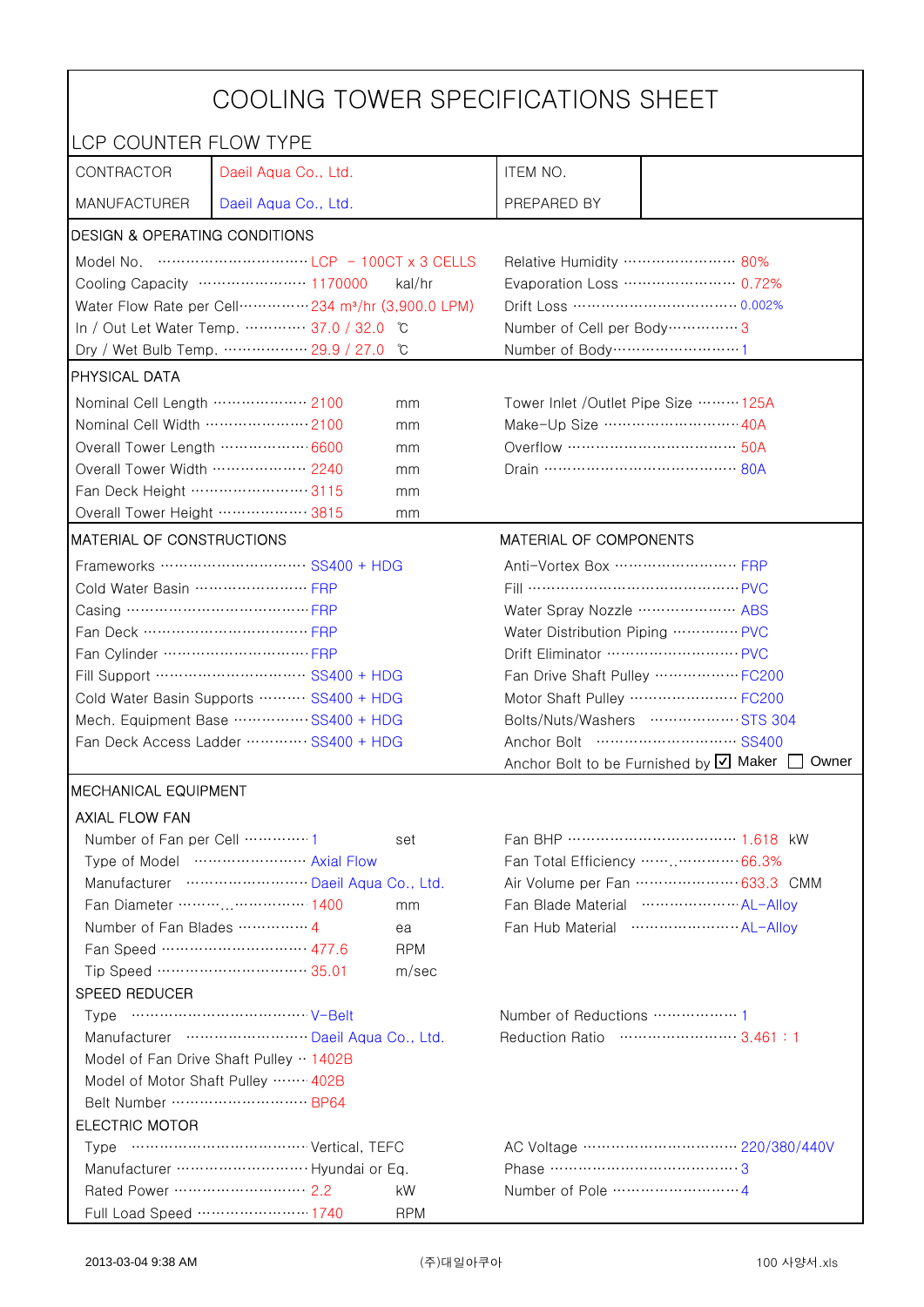| COOLING TOWER SPECIFICATIONS SHEET                                            |                                                                                                                                                                                                                                                                                                                                      |                                |                                                             |                                                             |  |
|-------------------------------------------------------------------------------|--------------------------------------------------------------------------------------------------------------------------------------------------------------------------------------------------------------------------------------------------------------------------------------------------------------------------------------|--------------------------------|-------------------------------------------------------------|-------------------------------------------------------------|--|
| LCP COUNTER FLOW TYPE                                                         |                                                                                                                                                                                                                                                                                                                                      |                                |                                                             |                                                             |  |
| CONTRACTOR                                                                    | Daeil Aqua Co., Ltd.                                                                                                                                                                                                                                                                                                                 |                                | ITEM NO.                                                    |                                                             |  |
| <b>MANUFACTURER</b>                                                           | Daeil Aqua Co., Ltd.                                                                                                                                                                                                                                                                                                                 |                                | PREPARED BY                                                 |                                                             |  |
| <b>DESIGN &amp; OPERATING CONDITIONS</b>                                      |                                                                                                                                                                                                                                                                                                                                      |                                |                                                             |                                                             |  |
|                                                                               | Model No. $\cdots$ $\cdots$ $\cdots$ $\cdots$ $\cdots$ $\cdots$ $\cdots$ $\cdots$ $\cdots$ $\cdots$ $\cdots$ $\cdots$ $\cdots$ $\cdots$ $\cdots$ $\cdots$ $\cdots$ $\cdots$ $\cdots$ $\cdots$ $\cdots$ $\cdots$ $\cdots$ $\cdots$ $\cdots$ $\cdots$ $\cdots$ $\cdots$ $\cdots$ $\cdots$ $\cdots$ $\cdots$ $\cdots$ $\cdots$ $\cdots$ |                                | Relative Humidity …………………… 80%                              |                                                             |  |
|                                                                               | Cooling Capacity ………………… 1560000                                                                                                                                                                                                                                                                                                     | kal/hr                         | Evaporation Loss ………………… 0.72%                              |                                                             |  |
| Water Flow Rate per Cell ··············· 312 m <sup>3</sup> /hr (5,200.0 LPM) |                                                                                                                                                                                                                                                                                                                                      |                                |                                                             |                                                             |  |
|                                                                               | In / Out Let Water Temp.  37.0 / 32.0 °C                                                                                                                                                                                                                                                                                             |                                | Number of Cell per Body ··············· 4                   |                                                             |  |
|                                                                               | Dry / Wet Bulb Temp.  29.9 / 27.0                                                                                                                                                                                                                                                                                                    | °C                             | Number of Body ·······························1             |                                                             |  |
| <b>PHYSICAL DATA</b>                                                          |                                                                                                                                                                                                                                                                                                                                      |                                |                                                             |                                                             |  |
| Nominal Cell Length ……………… 2100                                               |                                                                                                                                                                                                                                                                                                                                      | mm                             | Tower Inlet /Outlet Pipe Size  125A                         |                                                             |  |
| Nominal Cell Width 2100                                                       |                                                                                                                                                                                                                                                                                                                                      | mm                             | Make-Up Size ……………………… 40A                                  |                                                             |  |
| Overall Tower Length ……………… 8800                                              |                                                                                                                                                                                                                                                                                                                                      | mm                             |                                                             |                                                             |  |
| Overall Tower Width  2240                                                     |                                                                                                                                                                                                                                                                                                                                      | mm                             |                                                             |                                                             |  |
| Fan Deck Height …………………… 3215                                                 |                                                                                                                                                                                                                                                                                                                                      | mm                             |                                                             |                                                             |  |
| Overall Tower Height ……………… 3915                                              |                                                                                                                                                                                                                                                                                                                                      | mm                             |                                                             |                                                             |  |
| MATERIAL OF CONSTRUCTIONS                                                     |                                                                                                                                                                                                                                                                                                                                      |                                | MATERIAL OF COMPONENTS                                      |                                                             |  |
|                                                                               | Frameworks ………………………… SS400 + HDG                                                                                                                                                                                                                                                                                                    |                                | Anti-Vortex Box …………………… FRP                                |                                                             |  |
| Cold Water Basin  FRP                                                         |                                                                                                                                                                                                                                                                                                                                      |                                |                                                             |                                                             |  |
| Casing …………………………………… FRP                                                     |                                                                                                                                                                                                                                                                                                                                      | Water Spray Nozzle  ABS        |                                                             |                                                             |  |
| Fan Deck …………………………… FRP                                                      |                                                                                                                                                                                                                                                                                                                                      | Water Distribution Piping  PVC |                                                             |                                                             |  |
|                                                                               |                                                                                                                                                                                                                                                                                                                                      | Drift Eliminator  PVC          |                                                             |                                                             |  |
| Fill Support ………………………… SS400 + HDG                                           |                                                                                                                                                                                                                                                                                                                                      |                                | Fan Drive Shaft Pulley  FC200                               |                                                             |  |
| Cold Water Basin Supports  SS400 + HDG                                        |                                                                                                                                                                                                                                                                                                                                      |                                |                                                             | Motor Shaft Pulley ·························· FC200         |  |
| Mech. Equipment Base SS400 + HDG                                              |                                                                                                                                                                                                                                                                                                                                      |                                |                                                             | Bolts/Nuts/Washers  STS 304                                 |  |
| Fan Deck Access Ladder ………… SS400 + HDG                                       |                                                                                                                                                                                                                                                                                                                                      |                                |                                                             |                                                             |  |
|                                                                               |                                                                                                                                                                                                                                                                                                                                      |                                |                                                             | Anchor Bolt to be Furnished by $\boxtimes$ Maker [<br>Owner |  |
| <b>IMECHANICAL EQUIPMENT</b>                                                  |                                                                                                                                                                                                                                                                                                                                      |                                |                                                             |                                                             |  |
| <b>AXIAL FLOW FAN</b>                                                         |                                                                                                                                                                                                                                                                                                                                      |                                |                                                             |                                                             |  |
| Number of Fan per Cell 1                                                      |                                                                                                                                                                                                                                                                                                                                      | set                            |                                                             | Fan BHP ……………………………… 1.618 kW                               |  |
|                                                                               | Type of Model  Axial Flow                                                                                                                                                                                                                                                                                                            |                                |                                                             | Fan Total Efficiency  66.3%                                 |  |
|                                                                               | Manufacturer  Daeil Aqua Co., Ltd.                                                                                                                                                                                                                                                                                                   |                                |                                                             | Air Volume per Fan  633.3 CMM                               |  |
|                                                                               | Fan Diameter …………………… 1400                                                                                                                                                                                                                                                                                                           | mm                             |                                                             | Fan Blade Material  AL-Alloy                                |  |
| Number of Fan Blades  4                                                       | Fan Speed ………………………… 477.6                                                                                                                                                                                                                                                                                                           | ea                             |                                                             | Fan Hub Material  AL-Alloy                                  |  |
|                                                                               | Tip Speed ………………………… 35.01                                                                                                                                                                                                                                                                                                           | <b>RPM</b>                     |                                                             |                                                             |  |
| SPEED REDUCER                                                                 |                                                                                                                                                                                                                                                                                                                                      | m/sec                          |                                                             |                                                             |  |
|                                                                               |                                                                                                                                                                                                                                                                                                                                      |                                |                                                             |                                                             |  |
|                                                                               |                                                                                                                                                                                                                                                                                                                                      |                                | Number of Reductions  1<br>Reduction Ratio …………………… 3.461:1 |                                                             |  |
| Manufacturer  Daeil Aqua Co., Ltd.                                            |                                                                                                                                                                                                                                                                                                                                      |                                |                                                             |                                                             |  |
| Model of Fan Drive Shaft Pulley  1402B<br>Model of Motor Shaft Pulley  402B   |                                                                                                                                                                                                                                                                                                                                      |                                |                                                             |                                                             |  |
| Belt Number  BP64                                                             |                                                                                                                                                                                                                                                                                                                                      |                                |                                                             |                                                             |  |
| <b>ELECTRIC MOTOR</b>                                                         |                                                                                                                                                                                                                                                                                                                                      |                                |                                                             |                                                             |  |
|                                                                               |                                                                                                                                                                                                                                                                                                                                      |                                |                                                             |                                                             |  |
|                                                                               |                                                                                                                                                                                                                                                                                                                                      |                                | Phase …………………………………3                                        |                                                             |  |
|                                                                               |                                                                                                                                                                                                                                                                                                                                      | kW                             |                                                             |                                                             |  |
|                                                                               | Full Load Speed ………………… 1740                                                                                                                                                                                                                                                                                                         | <b>RPM</b>                     |                                                             |                                                             |  |